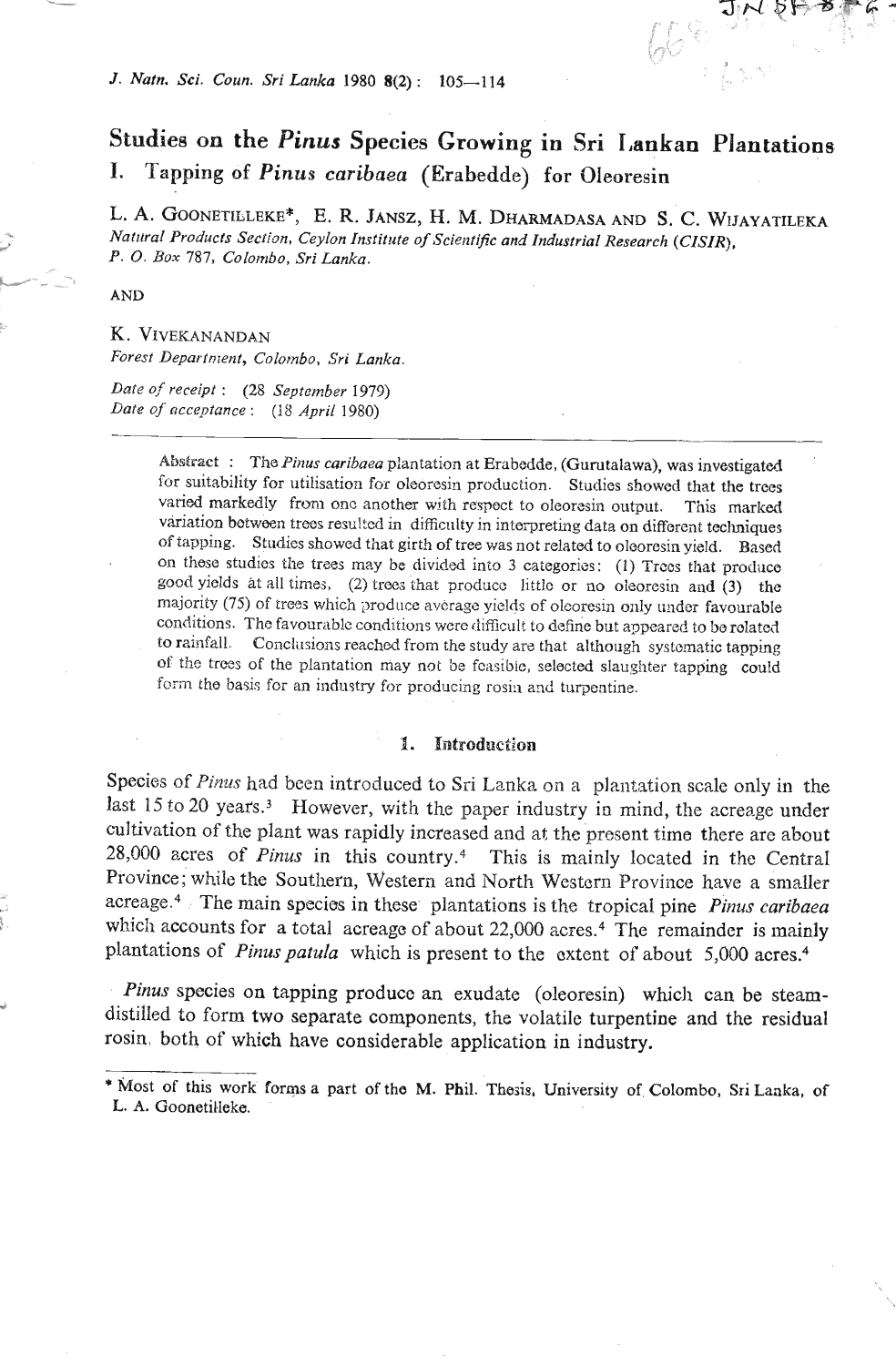## 106 L. A. Goonetilleke, E. R. Jansz, H. M. Dharmadasa and *S. C. Wijayatileka*

Although Pinus caribaea can produce oleoresin in commercially extractable quantity, there is very little data available on this subject in the literature. The aim of the study is threefold. (1) To select a method of tapping which is compatible with the local plantations. (2) To accumulate data on the oleoresin output of local plantations. **(3)** To determine whether these plantations could be commercially exploited for the manufacture of turpentine and rosin.

#### **2. Experimental**

### **2.1. Tapping Technique**

### 2.1.1. Tapping implements

The following implements were used in order to make tapping easier and more efficient : (a) Tapper (b) Bark remover (c) Chisels (d) Hammer (e) Cup and lip and (f) Stencils.

(a) The Tapper. The implement for tapping includes a holder attached to yokes, a head, a cutter, and a recuporator spring. The head and the cutter constitute the main part of the instrument. It consists of an assembly plate, the front part of which (crest) serves as a regulator when making cuts on the tree. On the back part of the plate there are two lugs (a clapper box) in which the cutter is fixed with the help of bolts. Head and holder are connected with the help of hinge bolt. Recuperator spring embraces the handle (made of wood) of the instrument and during the work it can be pulled at the maximum deviation of the head; its pull must be approximately 5 or 6 kgs.

(b) The bark remover. This implement includes two handles made of wood and the cutter. The instrument is dragged down the tree so that the cutter always embraces the outer bark which is to be removed.

### 2.1.2 **Tapping** of Trees

The trees that were tapped for these experiments were about 12 years old. The general procedure adopted was to remove the bark at **a** height of either **20** *cm* or **1**  meter from the ground. In all about 1 to **2** cm of tissue was removed which is composed of two distinct zones **(1)** the outer dead bark and **(ii)** the inner live bark (phloem and cambium).

The following types of incisions were employed to reach the sapwood by removal of the exposed live bark. These were : *(a)* V-cut (b) Straight cut (c) Herring-bone cut  $(d)$  Drain cut (figure 1).

The V-cut, Draincut, Straight cut and the Herring-bone cut were carried out by using a chisel and hammer. Stencils (approximately 20 sq cm in area) were used in order to maintain uniformity. For more details see legend of figure **1.**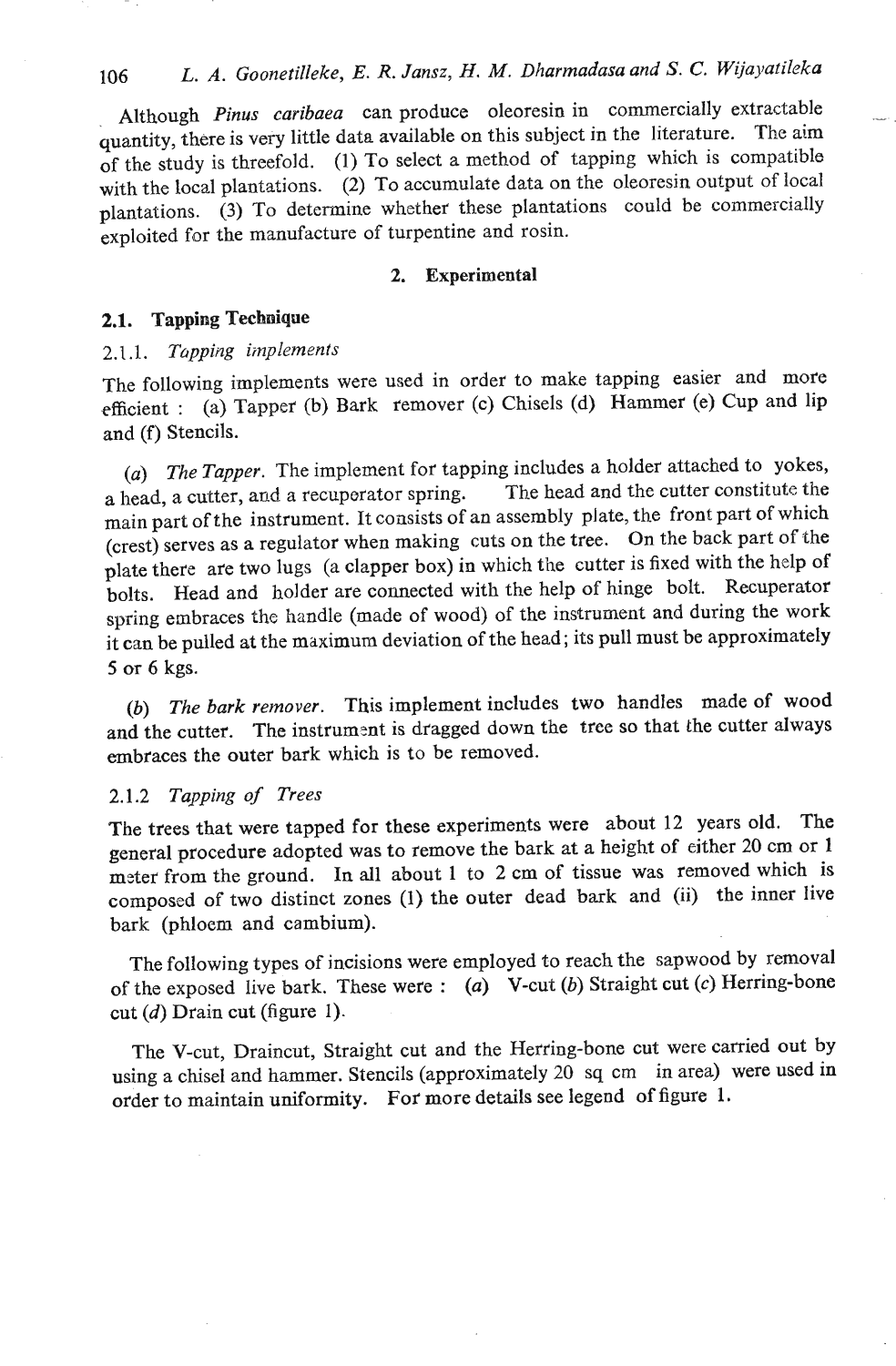

Figure 1. Diagrammatic representations of incisions used.

- **A.** The Straight cut
- B. The V-cut<br>C. The Drain

Ġ

- The Drain cut. Vertical lines represent deeper drains cut into the tissue.
- D. The Herring-bone cut.

All incisions have the same surface area exposed and except for the drain cut, the same depth.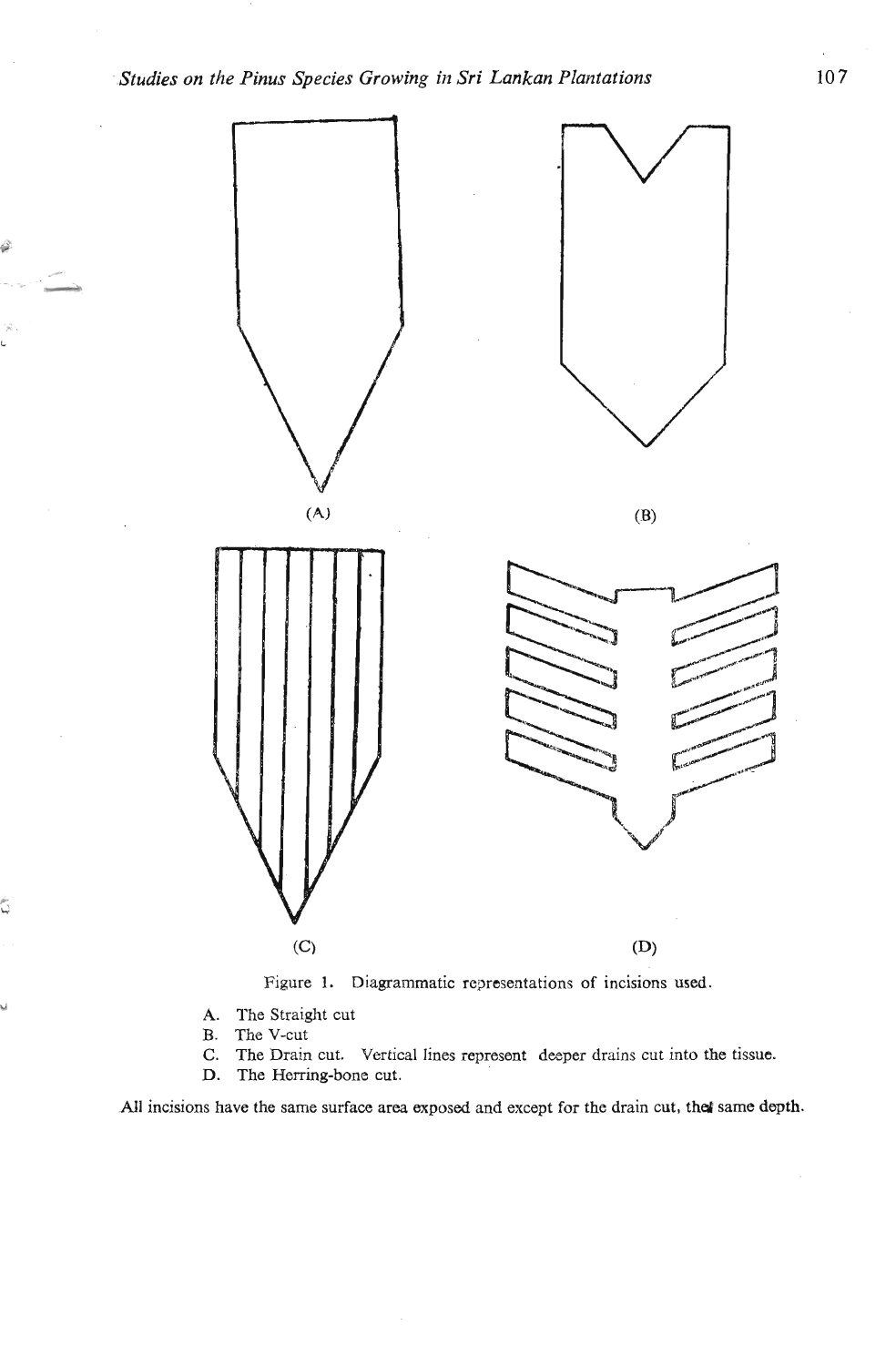# 108 *L. A. Goonetilleke, E. R. Jansz. H. M. Dharmadasa and S. C. Wijayatileka*

In addition, in the case of the Herring-bone cut, a cutter (or tapper) designed and made in the CISIR workshop was also used.

In order to collect the oleoresin which flowed from the incisions, a cup and lip constructed of aluminium was placed at the tip of the V-cut, Straight cut and Herring-bone cut.

Every other day ("tapping day") the cup and lip were removed and weighed to determine oleoresin content. The wounds were also enlarged by removing bark from the top and the side of the original incision a further  $\frac{1}{2}$  to 1 cm each day. The old wound is also freshencd by removing a thin slice of bark (2 m) and the cup and lip were replaced in order to collect the flowing oleoresin. This method of tapping was carried out for 2 to 3 weeks at a time. This is referred to here as a "tapping cycle."

The method of tapping had the following advantages:

1. At the end of the tapping period, the trees have a grenter lumbervalue duc to lesser damage caused by the surface wounds.

2. Even young trees were tappable.

3. The oleoresin needed to traverse only a short distance before reaching the container.

The disadvantages of the procedure were the evaporation of turpentine and solidification of oleoresin while travelling to the container. The prevention of this was attornpted by covering the cut with a polythene film, but it was found out that the polythene lining had no effect.

Another disadvantage was the disturbance of the cup and lip (caused by wind), but this was prevented by fastening them with string.

In these studies, 4 tapping cycles (6 to 10 tapping days) were carried out in Sept. 1978, Dee. 1978, March 1979 and June 1979 respectively.

## **2.2. Weight** of **Oleoresin**

The portable Buthoft silicane damped balance designed by W. B. Nicolson (Scientific instruments), Glasgow. was found to be useful for weighing the oleoresin in the field. The instrument consists of a calibrated scale, sensor and pan, and has a capacity of 1 kg with a sensitivity of 0.5 g.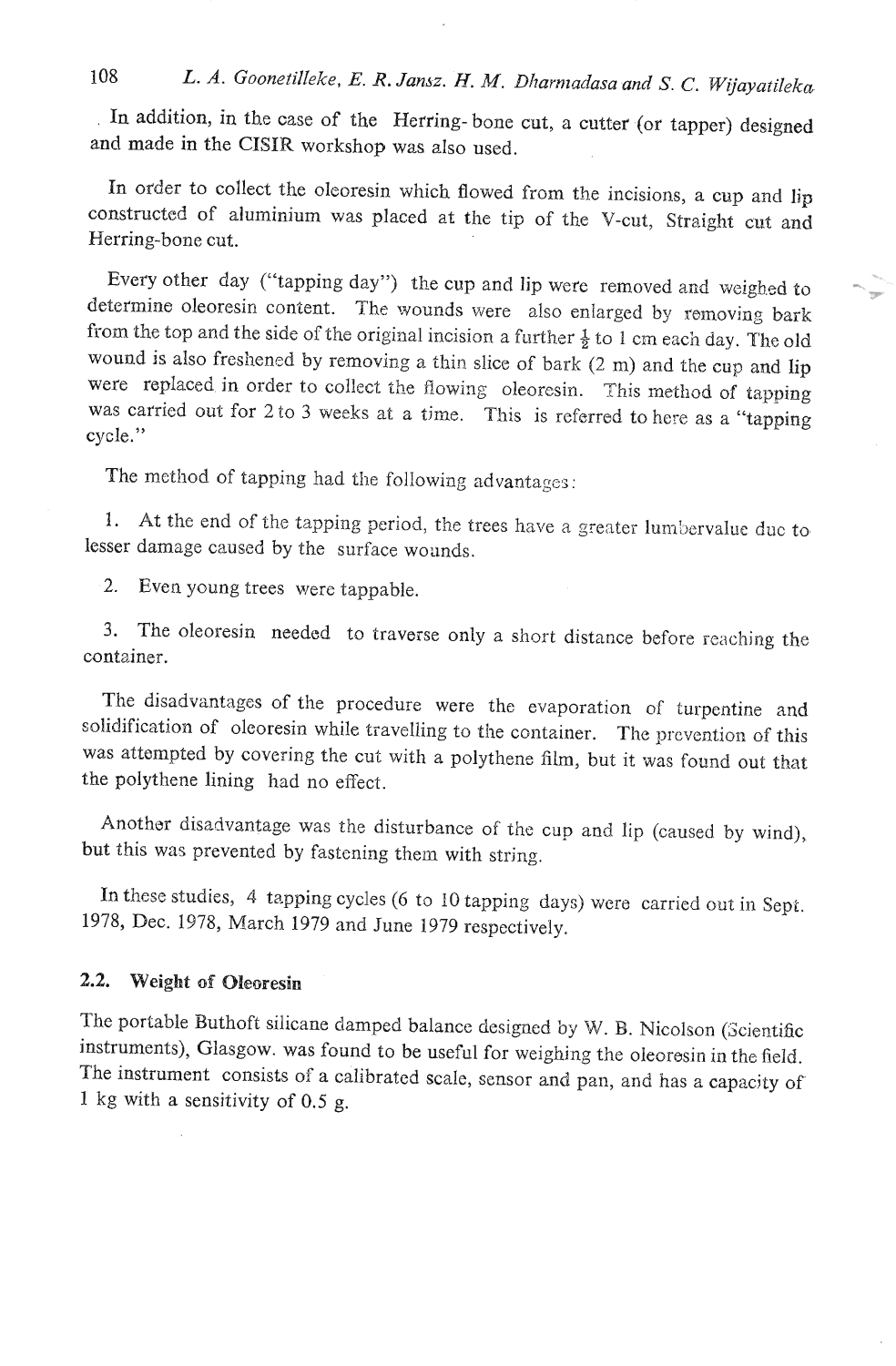#### 3. Results

#### **3.1.** Type **sf Cot**

As no previous experiments have been carried out on local *Pinus* species, preliminary studies were directed towards determining the best method of obtaining the maximum **<sup>c</sup>**output of resin with minimurn damage to the tree.

As described in the experimental section four types of cuts (wounds or incisions) were made, and the results showed that the drain cut was very unsztisfactory. **The**  V-cut, Herring-bone cut and the Straight cut gave promising results but further work was not carried out on the latter two as the factors affecting yield were very complicated and it was decided to limit variables to a bare minimum. It must be noted that a direct comparison of the different methods of tapping could not be made as tapping dates were different. **A** comparison between the V-cut and the Straight cut showed that the dominating influence was the variation between trees. This variation considerably reduced the value of data obtained concerning comparison of these two lapping methods. However, despite this variation, the total yield of oleoresin from 10 trees each by the V-cut and Straight cut techniques was **395** g **and**  350 g respectively, showing no significant difference between the two methods.

#### **3.2. Position of cat**

It was next decided to determine the best height for tapping. Two positions of the tree were tapped :

- (a) one meter from the ground,
- (b) twenty centimeters from the ground.

Here again results showed that the dominant factor was the variation between trees rather than the height of tapping incision. The conclusion reached was that tapping position was not of much significance. The results were further complicated by a possible 'seasonal variation', although the term is not strictly justifiable as data was collected over the period of a single year.

#### **3.3. ERect** sf **Girth 0% Tree**

Studies to determine whether the girth of tree had any effect on oleoresin yield, showed that there was no relation between the two factors even when trees at exactly the same elevation were used (Table 1). Studies on elevation of tree (on hill) using trees of constant girth, gave similar results.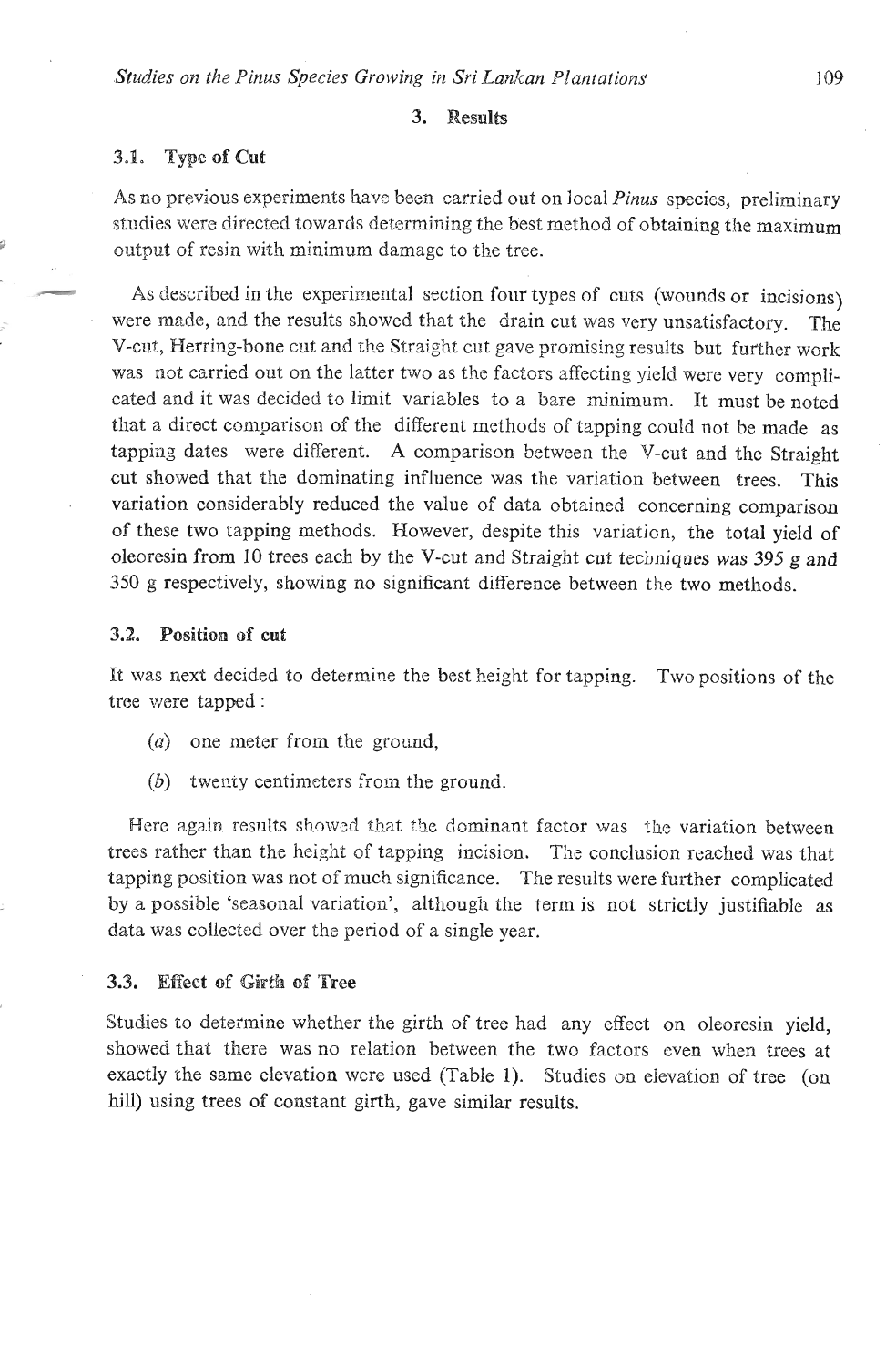#### **3.4. General Observations on Yield of Oleoresin**

As previously mentioned, the dominant factor appeared to be variation between trees. In fact, one tree (No. 5) gave a yield of 550 **g** during a tapping cycle of 6

| Effect of Girth on Oleoresin flow.<br>TABLE 1. |               |                           |  |  |
|------------------------------------------------|---------------|---------------------------|--|--|
| Code No. of<br>Tree                            | Girth<br>(cm) | Yield of Oleoresin<br>(g) |  |  |
|                                                | 71            | 41                        |  |  |
|                                                | 59            | 24                        |  |  |
|                                                | 94<br>109     | 24                        |  |  |
|                                                | 125           | 212<br>15                 |  |  |
|                                                | 76            | 16                        |  |  |
|                                                | 117           | 07                        |  |  |
| 10                                             | 112           | 81                        |  |  |

|  |  |  | TABLE 1. Effect of Girth on Oleoresin flow. |  |
|--|--|--|---------------------------------------------|--|
|  |  |  |                                             |  |

by the V-cut method.

Yield of oleoresin at different times of the year showed marked variation (Table 2) but trees that give good oleoresin yields generally do so at all timcs of the year. **A**  noteworthy feature was the relatively high yield of nearly all trees in the month of June 1979.

| June 1979.             |             |                                   |       |      |  |  |
|------------------------|-------------|-----------------------------------|-------|------|--|--|
|                        | TABLE<br>2. | Effect of Tapping time ("Season") |       |      |  |  |
| Yield of Oleoresin (g) |             |                                   |       |      |  |  |
| Code No. of Tree       | Sept.       | Dec.                              | March | June |  |  |
| 101                    | 24          | 93                                | 68    | 138  |  |  |
| 102                    | 18          | 68                                | 31    | 113  |  |  |
| 103                    | 14          | 00                                | 11    | 18   |  |  |
| 104                    | 03          | 148                               | 93    | 188  |  |  |
| 105                    | 01          | $^{00}$                           | 09    | 28   |  |  |
| 106                    | 12          | 13                                | 28    | 133  |  |  |
| 107                    | 05          | $00\,$                            | 08    | 48   |  |  |
| 108                    | 37          | 28                                | 28    | 218  |  |  |
| 109                    | 34          | 28                                | 48    | 113  |  |  |
| 110                    | 64          | 43                                | 53    | 193  |  |  |
| 111                    | 14          | 38                                | 38    | 68   |  |  |
| 112                    | 32          | 38                                | 43    | 118  |  |  |
| 113                    | 29          | 8                                 | 53    | 168  |  |  |
| 114                    | 38          | 58                                | 48    | 210  |  |  |
| 115                    | 21          | 53                                | 31    | 118  |  |  |
| 116                    |             | 00                                | 03    | 08   |  |  |
| 117                    | $\tau$      | 00                                | 08    | 68   |  |  |
| 118                    | 15          | 33                                | 58    | 158  |  |  |
| 119                    | 10          | $00\,$                            | 12    | 38   |  |  |
| 120                    | 14          | 03                                | 41    | 33   |  |  |

# TABLE 2. Effect of Tapping time ("Season")

Six Tapping days per tapping cycle; all V-cut incision.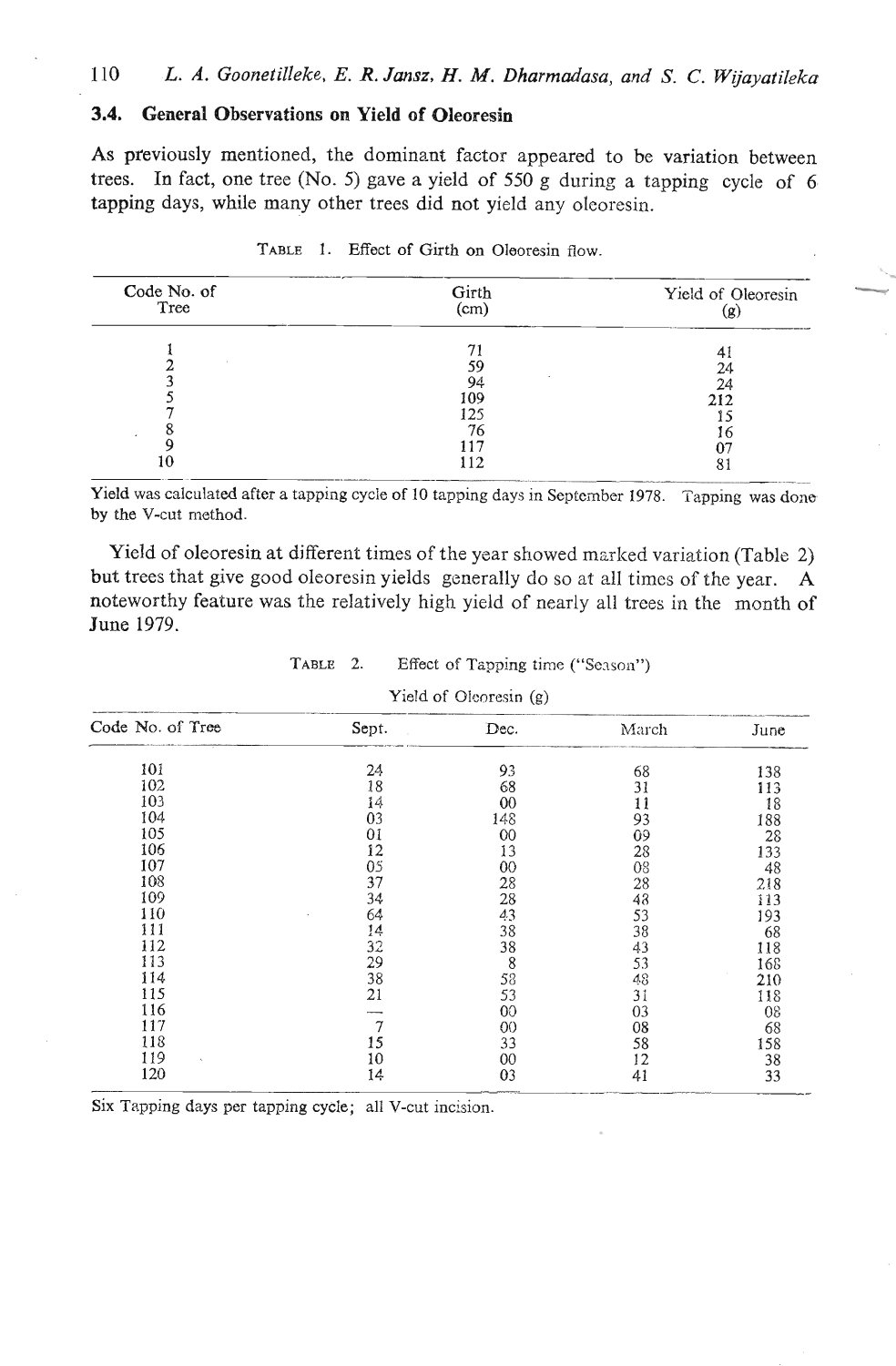#### *Studies on the Pinus Species* **Growing** *in Sri Lankan Plantations* **<sup>111</sup>**

Oleoresin yield also varies from day to day within any given tapping cycle. Generally, though not always, there is a steady decrease from day to day as depicted in Table **3.** Similar data are available for all 4 tapping cycles for all trees and is fully described elsewhere. $5$ 

|             | Yield of Oleoresin |            |           |
|-------------|--------------------|------------|-----------|
| Tapping Day | December 1978      | March 1979 | June 1979 |
| 1st         | 61                 | 115        | 130       |
| 2nd         | 15                 | 62         | 78        |
| 3rd         | 20                 | 85         | 80        |
| 4th         | 21                 | 65         | 85        |
| 5th         | 8                  | 67         | 80        |

|  |  | TABLE 3. Oleoresin Yield from Day to Day (Tree No. 5) |
|--|--|-------------------------------------------------------|
|--|--|-------------------------------------------------------|

#### Melhod **of** tapping, V-cot

**Y** 

-

The variation in oleoresin yield at different times of the year is difficult to explain and appeared to be unrelated to rainfall and temperature. However, it was observed, that continued light rain, cspecinlly after a period of drought, rcsulted in a spurt of oleorcsin flow.

#### **4. Discussion**

The terpenes of pine can be extracted in soveral ways.  $6,8,9$  (1) Tapping of oleoresin,<sup>2,8</sup> (2) solvent extraction of wood,<sup>7</sup> (3) steam distillation of chips and (4) dry distillation of wood. This study has been confined to the tapping of the tree for oleoresin. In addition, use of chemicals to stimulate oleoresin flow have not been considered in this study.'

<sup>+</sup>**As** thc Pinus plantations in this country have never been studied before at any **<sup>k</sup>** level, a vast amount of preliminary work had to be done with a number of variables. The consideration of all these variables (in some detail) is a task of magnitiude which (we felt) could not come into the scope of this preliminary study. Therefore, essentially the study concerns (1) the development of a tapping technique that is not necessarily the very best, but one that could be maintained uniformly. (2) The use of this method of tapping to define some of the factors affecting oleoresin yield and (3) the determination of whether these plantations could be exploited commercially for turpentine and rosin manufacture.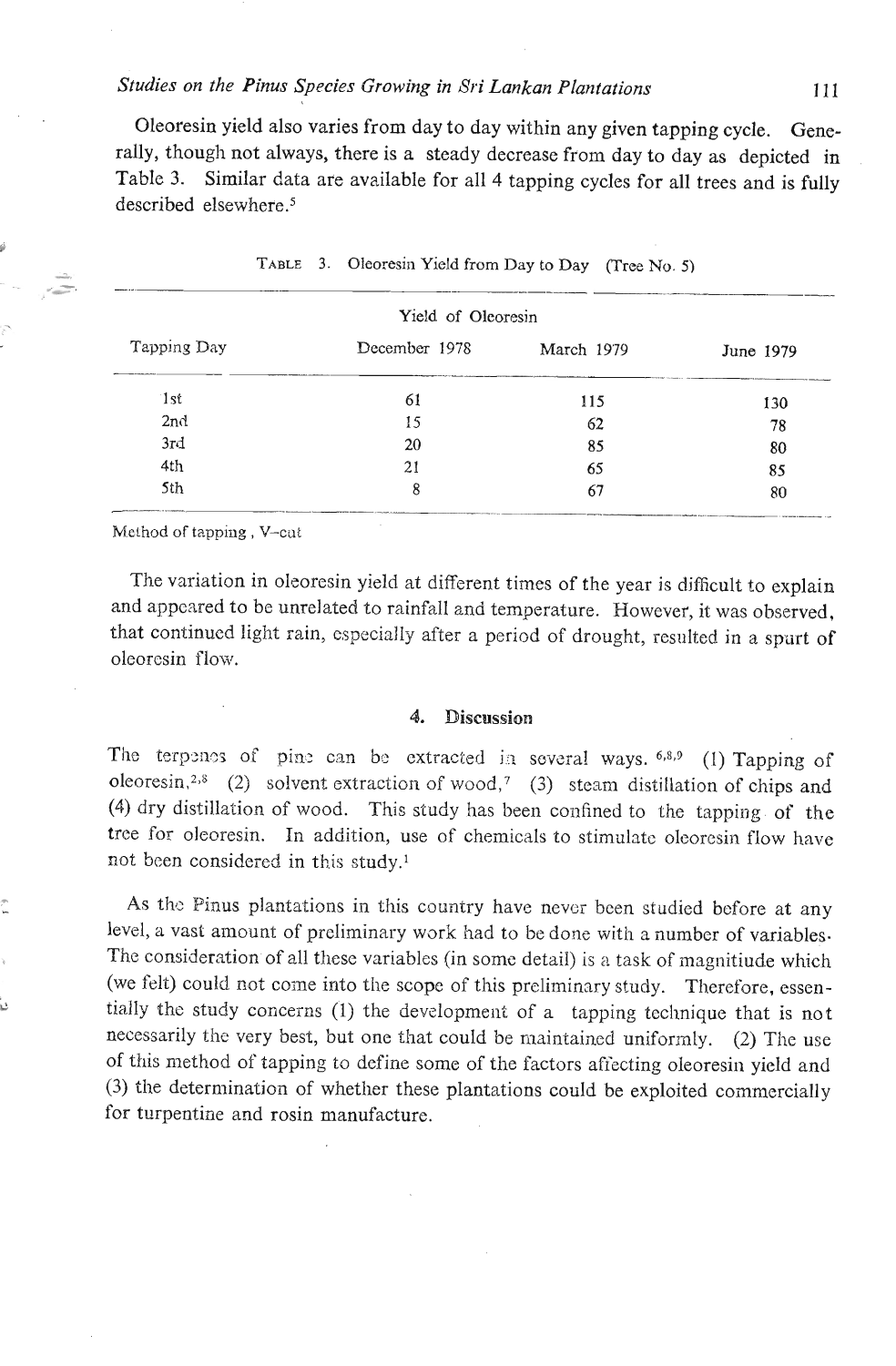#### L. A. Goonetilleke, E. R. Jansz, H. M. Dharmadasa and S. C. Wijayatileka 112

During studies on the method of tapping, a number of methods were considered and discarded; only three of these showed any promise (1) V-cut, (2) Herring-bone cut and (3) Straight cut. There appeared to be little significance in the results of these trials due to marked variations between trees, and ultimately the V-cut was selected, mainly due to the ease of making this type of incision. It should be noted, however, that the recommended drain cut was a failure.

The next aspect studied was the position of the cut. Again, variation between trees masked the value of the results and no firm conclusion could be reached. However, in most experiments, tapping was done around a height of 100 cm, as field observations tended to favour this position.

 $\mathbb{C}^n$ 

It is considered that both the above types of experiment should be done on a very large number of trees if any useful conclusions are to be reached. We have not attempted this as our location and resources did not permit us to undertake a study of this magnitude on the field. Unfortunately, these limitations restricted us to the study of a total of 50 trees, selected mainly at random on most occasions.

However, these studies clearly showed that there is no relation between girth of tree and yield i.e. wide variation of yield observed between trees had no relation to vegetative growth. Our conclusion here is that the population of trees is a very mixed one and that oleoresin output is dominated by genetic factors.

While the dominating feature was the variation in flow of oleoresin from plant to plant, another interesting effect was the marked variation from tapping cycle to tapping cycle which is referred to here as "seasonal" variation. Our studies using a larger number of trees (100) showed that there are essentially 3 categories of trees:

- (1) Those which produce a good yield at every tapping cycle (about  $10\%$  of the trees).
- (2) Those which produce hardly any yield on all occasions (about  $15\%$ )
- (3) The majority (75%) which produce a good yield only during 'favourable' circumstances.

The 'favourable' circumstances are difficult to define as we have not obtained a direct correlation of yield to either temperature or rainfall. Rainfall apparently has an effect but this is difficult to demonstrate. The following field observations were made :

- (i) Heavy continuous rainfall resulted in low yields and also difficulties of collection.
- (ii) Drought conditions also result in low yields.
- (iii) Moderate rainfall especially after a period of drought gave a sudden spurt of yield.